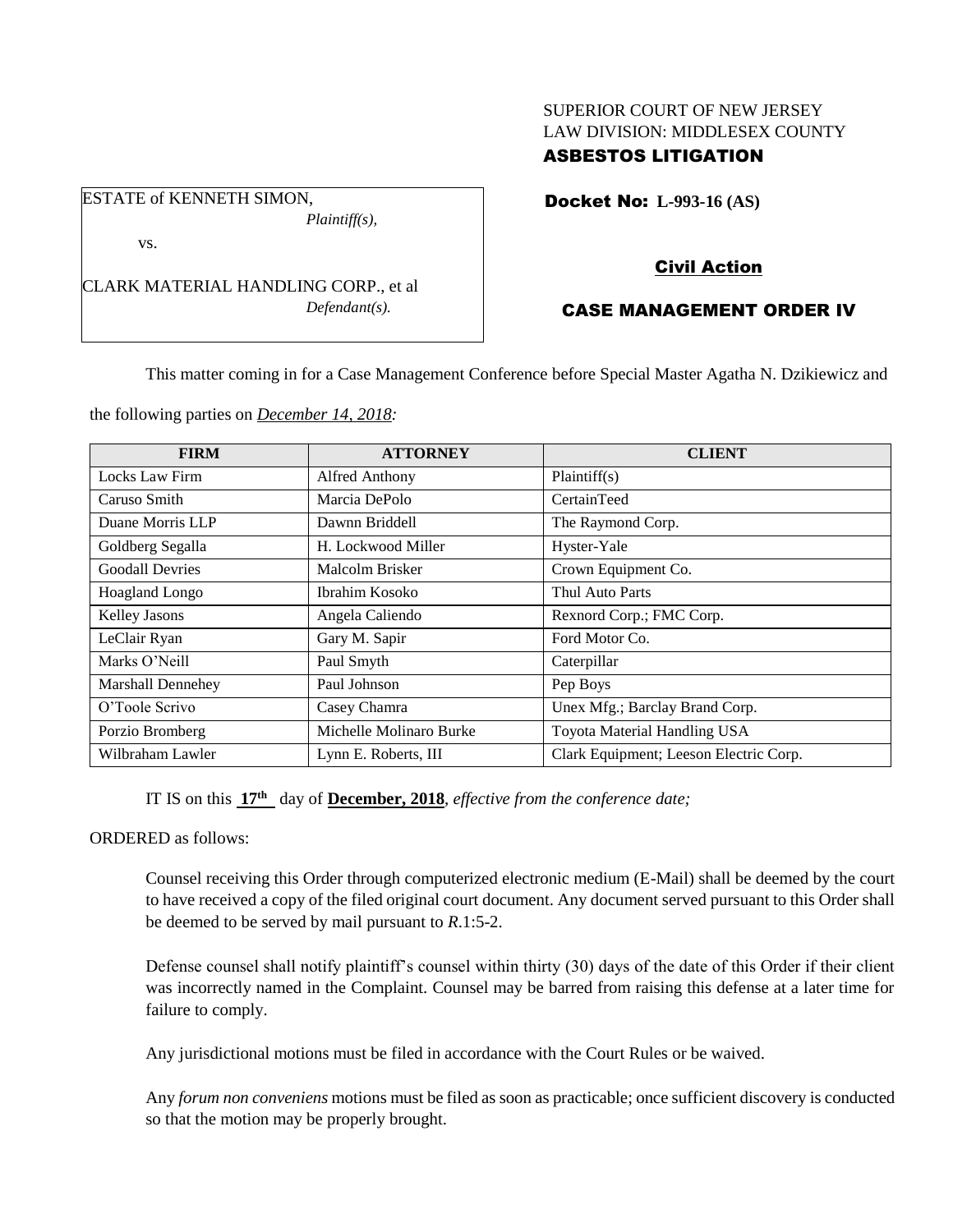#### **DISCOVERY**

- February 28, 2019 Fact discovery, including depositions, shall be completed by this date. Plaintiff's counsel shall contact the Special Master within one week of this deadline if all fact discovery is not completed.
- February 28, 2019 Depositions of corporate representatives shall be completed by this date.

#### **EARLY SETTLEMENT**

April 12, 2019 Settlement demands shall be served on all counsel and the Special Master by this date.

#### **MEDICAL EXPERT REPORT**

| March 29, 2019 | Plaintiff shall serve medical expert reports by this date.                                                                                                                                                                                               |
|----------------|----------------------------------------------------------------------------------------------------------------------------------------------------------------------------------------------------------------------------------------------------------|
| March 29, 2019 | Upon request by defense counsel, plaintiff is to arrange for the transfer of pathology specimens<br>and x-rays, if any, by this date.                                                                                                                    |
| July 31, 2019  | Defendants shall identify its medical experts and serve medical reports, if any, by this date. In<br>addition, defendants shall notify plaintiff's counsel (as well as all counsel of record) of a<br>joinder in an expert medical defense by this date. |

#### **LIABILITY EXPERT REPORTS**

| March 29, 2019 | Plaintiff shall identify its liability experts and serve liability expert reports by this date or<br>waive any opportunity to rely on liability expert testimony.           |
|----------------|-----------------------------------------------------------------------------------------------------------------------------------------------------------------------------|
| July 31, 2019  | Defendants shall identify its liability experts and serve liability expert reports, if any, by this<br>date or waive any opportunity to rely on liability expert testimony. |

#### **SUMMARY JUDGMENT MOTION PRACTICE**

| April 12, 2019 | Plaintiff's counsel shall advise, in writing, of intent not to oppose motions by this date. |
|----------------|---------------------------------------------------------------------------------------------|
| April 26, 2019 | Summary judgment motions shall be filed no later than this date.                            |
| May 24, 2019   | Last return date for summary judgment motions.                                              |

#### **ECONOMIST EXPERT REPORTS**

- March 29, 2019 Plaintiff shall identify its expert economists and serve expert economist report(s), if any, by this date or waive any opportunity to rely on economic expert testimony.
- July 31, 2019 Defendants shall identify its expert economists and serve expert economist report(s), if any, by this date or waive any opportunity to rely on economic expert testimony.

#### **EXPERT DEPOSITIONS**

August 30, 2019 Expert depositions shall be completed by this date. To the extent that plaintiff and defendant generic experts have been deposed before, the parties seeking that deposition in this case must

 $\_$  ,  $\_$  ,  $\_$  ,  $\_$  ,  $\_$  ,  $\_$  ,  $\_$  ,  $\_$  ,  $\_$  ,  $\_$  ,  $\_$  ,  $\_$  ,  $\_$  ,  $\_$  ,  $\_$  ,  $\_$  ,  $\_$  ,  $\_$  ,  $\_$  ,  $\_$  ,  $\_$  ,  $\_$  ,  $\_$  ,  $\_$  ,  $\_$  ,  $\_$  ,  $\_$  ,  $\_$  ,  $\_$  ,  $\_$  ,  $\_$  ,  $\_$  ,  $\_$  ,  $\_$  ,  $\_$  ,  $\_$  ,  $\_$  ,